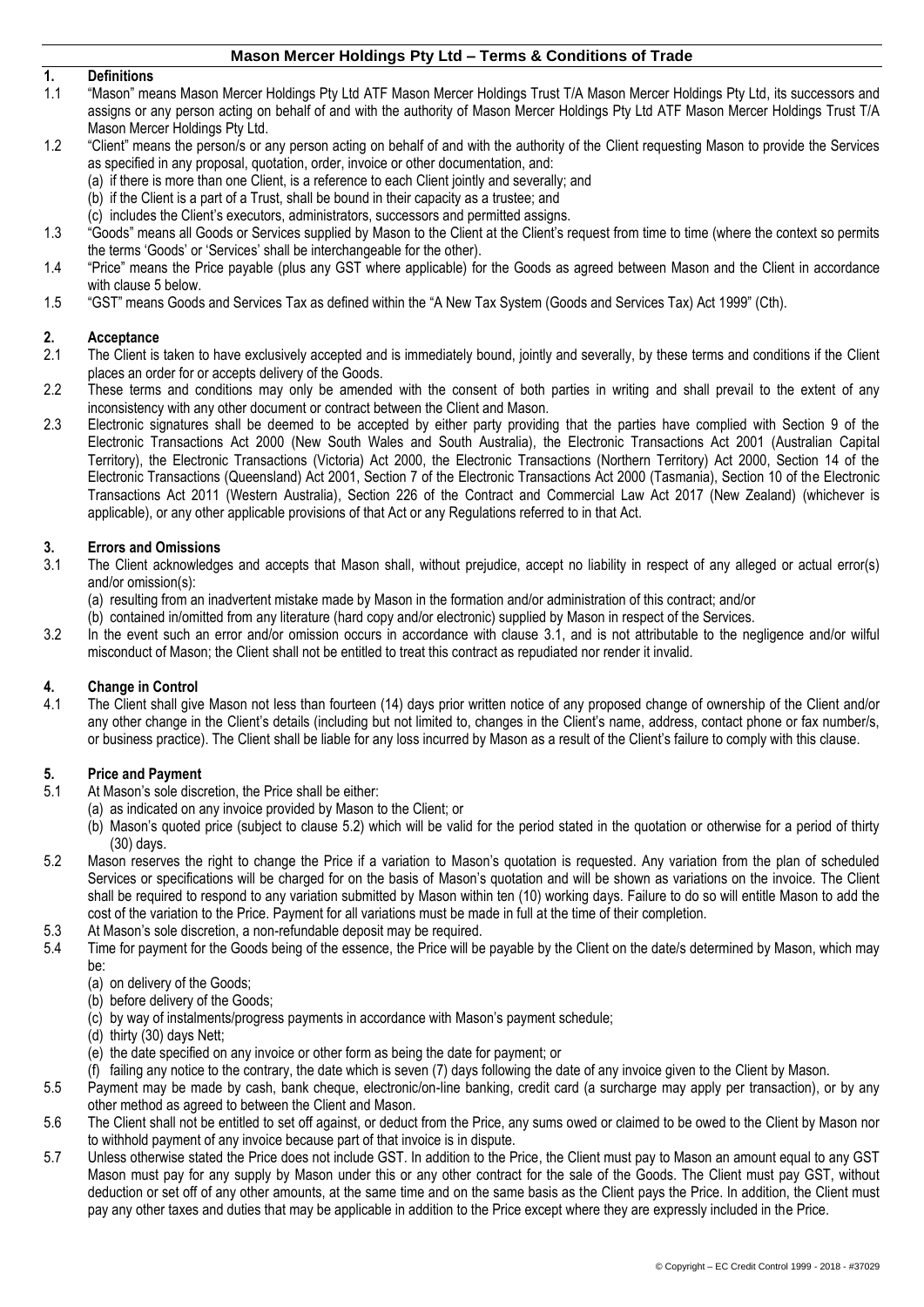# **6. Delivery of Goods**

- 6.1 Delivery ("**Delivery**") of the Goods is taken to occur at the time that:
- (a) the Client or the Client's nominated carrier takes possession of the Goods at Mason's address; or
- (b) Mason (or Mason's nominated carrier) delivers the Goods to the Client's nominated address even if the Client is not present at the address.
- 6.2 At Mason's sole discretion, the cost of delivery is either included in the Price or is in addition to the Price.<br>6.3 Mason may deliver the Goods in separate instalments. Each separate instalment shall be invoiced
- Mason may deliver the Goods in separate instalments. Each separate instalment shall be invoiced and paid in accordance with the provisions in these terms and conditions.
- 6.4 Any time specified by Mason for delivery of the Goods is an estimate only and Mason will not be liable for any loss or damage incurred by the Client as a result of delivery being late. However both parties agree that they shall make every endeavour to enable the Goods to be delivered at the time and place as was arranged between both parties. In the event that Mason is unable to supply the Goods as agreed solely due to any action or inaction of the Client, then Mason shall be entitled to charge a reasonable fee for redelivery and/or storage.

# **7. Risk**

- 7.1 Risk of damage to or loss of the Goods passes to the Client on Delivery and the Client must insure the Goods on or before Delivery.<br>7.2 If any of the Goods are damaged or destroved following delivery but prior to owner
- If any of the Goods are damaged or destroyed following delivery but prior to ownership passing to the Client, Mason is entitled to receive all insurance proceeds payable for the Goods. The production of these terms and conditions by Mason is sufficient evidence of Mason's rights to receive the insurance proceeds without the need for any person dealing with Mason to make further enquiries.
- 7.3 If the Client requests Mason to leave Goods outside Mason's premises for collection or to deliver the Goods to an unattended location, then such Goods shall be left at the Client's sole risk.

### **8. Product Specifications**

8.1 The Client acknowledges that all descriptive specifications, illustrations, drawings, data, dimensions, ratings and weights stated in Mason's or manufacturer's fact sheets, price lists or advertising material, are approximate only and are given by way of identification only. The Client shall not be entitled to rely on such information, and any use of such does not constitute a sale by description, and does not form part of the contract, unless expressly stated as such in writing by Mason.

### **9. Title**

- <span id="page-1-0"></span>9.1 Mason and the Client agree that ownership of the Goods shall not pass until: (a) the Client has paid Mason all amounts owing to Mason; and
	- (b) the Client has met all of its other obligations to Mason.
- 9.2 Receipt by Mason of any form of payment other than cash shall not be deemed to be payment until that form of payment has been honoured, cleared or recognised.
- 9.3 It is further agreed that, until ownership of the Goods passes to the Client in accordance with claus[e 9.1:](#page-1-0)
	- (a) the Client is only a bailee of the Goods and must return the Goods to Mason on request.
		- (b) the Client holds the benefit of the Client's insurance of the Goods on trust for Mason and must pay to Mason the proceeds of any insurance in the event of the Goods being lost, damaged or destroyed.
		- (c) the Client must not sell, dispose, or otherwise part with possession of the Goods other than in the ordinary course of business and for market value. If the Client sells, disposes or parts with possession of the Goods then the Client must hold the proceeds of any such act on trust for Mason and must pay or deliver the proceeds to Mason on demand.
		- (d) the Client should not convert or process the Goods or intermix them with other goods but if the Client does so then the Client holds the resulting product on trust for the benefit of Mason and must sell, dispose of or return the resulting product to Mason as it so directs.
		- (e) the Client irrevocably authorises Mason to enter any premises where Mason believes the Goods are kept and recover possession of the Goods.
		- (f) Mason may recover possession of any Goods in transit whether or not delivery has occurred.
		- (g) the Client shall not charge or grant an encumbrance over the Goods nor grant nor otherwise give away any interest in the Goods while they remain the property of Mason.
		- (h) Mason may commence proceedings to recover the Price of the Goods sold notwithstanding that ownership of the Goods has not passed to the Client.

# <span id="page-1-5"></span>**10. Personal Property Securities Act 2009 ("PPSA")**

- In this clause financing statement, financing change statement, security agreement, and security interest has the meaning given to it by the PPSA.
- 10.2 Upon assenting to these terms and conditions in writing the Client acknowledges and agrees that these terms and conditions constitute a security agreement for the purposes of the PPSA and creates a security interest in all Goods and/or collateral (account) – being a monetary obligation of the Client to Mason for Services – that have previously been supplied and that will be supplied in the future by Mason to the Client.
- <span id="page-1-4"></span><span id="page-1-3"></span><span id="page-1-2"></span><span id="page-1-1"></span>10.3 The Client undertakes to:
	- (a) promptly sign any further documents and/or provide any further information (such information to be complete, accurate and up-to-date in all respects) which Mason may reasonably require to;
		- (i) register a financing statement or financing change statement in relation to a security interest on the Personal Property Securities Register;
		- (ii) register any other document required to be registered by the PPSA; or
		- (iii) correct a defect in a statement referred to in clause  $10.3(a)(i)$  $10.3(a)(i)$  $10.3(a)(i)$  or  $10.3(a)(ii)$ ;
	- (b) indemnify, and upon demand reimburse, Mason for all expenses incurred in registering a financing statement or financing change statement on the Personal Property Securities Register established by the PPSA or releasing any Goods charged thereby;
	- (c) not register a financing change statement in respect of a security interest without the prior written consent of Mason;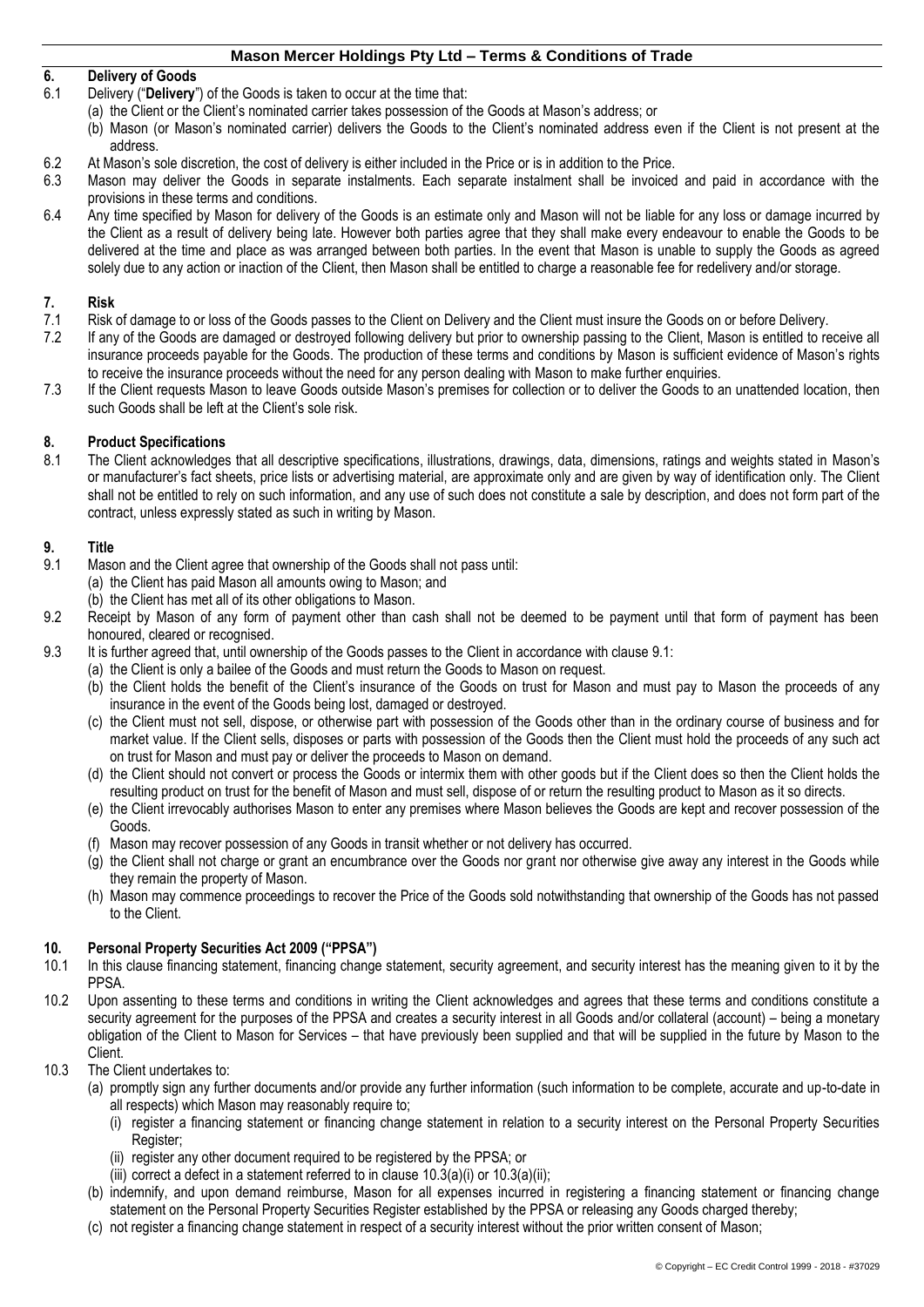- (d) not register, or permit to be registered, a financing statement or a financing change statement in relation to the Goods and/or collateral (account) in favour of a third party without the prior written consent of Mason;
- (e) immediately advise Mason of any material change in its business practices of selling the Goods which would result in a change in the nature of proceeds derived from such sales.
- 10.4 Mason and the Client agree that sections 96, 115 and 125 of the PPSA do not apply to the security agreement created by these terms and conditions.
- <span id="page-2-0"></span>10.5 The Client waives their rights to receive notices under sections 95, 118, 121(4), 130, 132(3)(d) and 132(4) of the PPSA.<br>10.6 The Client waives their rights as a grantor and/or a debtor under sections 142 and 143 of t
- 10.6 The Client waives their rights as a grantor and/or a debtor under sections 142 and 143 of the PPSA.
- Unless otherwise agreed to in writing by Mason, the Client waives their right to receive a verification statement in accordance with section 157 of the PPSA.
- 10.8 The Client must unconditionally ratify any actions taken by Mason under clauses [10.3](#page-1-1) t[o 10.5.](#page-2-0)
- Subject to any express provisions to the contrary (including those contained in this clause [10\)](#page-1-5), nothing in these terms and conditions is intended to have the effect of contracting out of any of the provisions of the PPSA.

# <span id="page-2-1"></span>**11. Security and Charge**

- In consideration of Mason agreeing to supply the Goods, the Client charges all of its rights, title and interest (whether joint or several) in any land, realty or other assets capable of being charged, owned by the Client either now or in the future, to secure the performance by the Client of its obligations under these terms and conditions (including, but not limited to, the payment of any money).
- 11.2 The Client indemnifies Mason from and against all Mason's costs and disbursements including legal costs on a solicitor and own client basis incurred in exercising Mason's rights under this clause.
- 11.3 The Client irrevocably appoints Mason and each director of Mason as the Client's true and lawful attorney/s to perform all necessary acts to give effect to the provisions of this claus[e 11](#page-2-1) including, but not limited to, signing any document on the Client's behalf.

### <span id="page-2-2"></span>**12. Defects, Warranties and Returns, Competition and Consumer Act 2010 (CCA)**

- <span id="page-2-3"></span>12.1 The Client must inspect the Goods on delivery and must within fourteen (14) days of delivery notify Mason in writing of any evident defect/damage, shortage in quantity, or failure to comply with the description or quote. The Client must notify any other alleged defect in the Goods as soon as reasonably possible after any such defect becomes evident. Upon such notification the Client must allow Mason to inspect the Goods.
- 12.2 Under applicable State, Territory and Commonwealth Law (including, without limitation the CCA), certain statutory implied guarantees and warranties (including, without limitation the statutory guarantees under the CCA) may be implied into these terms and conditions (**Non-Excluded Guarantees**).
- 12.3 Mason acknowledges that nothing in these terms and conditions purports to modify or exclude the Non-Excluded Guarantees.
- 12.4 Except as expressly set out in these terms and conditions or in respect of the Non-Excluded Guarantees, Mason makes no warranties or other representations under these terms and conditions including but not limited to the quality or suitability of the Goods. Mason's liability in respect of these warranties is limited to the fullest extent permitted by law.
- 12.5 If the Client is a consumer within the meaning of the CCA, Mason's liability is limited to the extent permitted by section 64A of Schedule 2.
- 12.6 If Mason is required to replace the Goods under this clause or the CCA, but is unable to do so, Mason may refund any money the Client has paid for the Goods.
- 12.7 If the Client is not a consumer within the meaning of the CCA, Mason's liability for any defect or damage in the Goods is:
	- (a) limited to the value of any express warranty or warranty card provided to the Client by Mason at Mason's sole discretion;
	- (b) limited to any warranty to which Mason is entitled, if Mason did not manufacture the Goods;
	- (c) otherwise negated absolutely.
- <span id="page-2-4"></span>12.8 Subject to this clause [12,](#page-2-2) returns will only be accepted provided that:
	- (a) the Client has complied with the provisions of clause [12.1;](#page-2-3) and
	- (b) Mason has agreed that the Goods are defective; and
	- (c) the Goods are returned within fourteen (14) days of delivery date and at the Client's cost (if that cost is not significant); and
	- (d) the Goods are returned in as close a condition to that in which they were delivered as is possible.
- 12.9 Notwithstanding clauses [12.1](#page-2-3) to [12.8](#page-2-4) but subject to the CCA, Mason shall not be liable for any defect or damage which may be caused or partly caused by or arise as a result of:
	- (a) the Client failing to properly maintain or store any Goods;
	- (b) the Client using the Goods for any purpose other than that for which they were designed;
	- (c) the Client continuing the use of any Goods after any defect became apparent or should have become apparent to a reasonably prudent operator or user;
	- (d) the Client failing to follow any instructions or guidelines provided by Mason;
	- (e) fair wear and tear, any accident, or act of God.
- 12.10 Mason may in its absolute discretion accept non-defective Goods for return in which case Mason may require the Client to pay handling fees of up to thirty percent (30%) of the value of the returned Goods plus any freight costs.
- 12.11 Notwithstanding anything contained in this clause if Mason is required by a law to accept a return then Mason will only accept a return on the conditions imposed by that law.

### **13. Intellectual Property**

- 13.1 Where Mason has designed, drawn or developed Goods for the Client, then the copyright in any designs and drawings and documents shall remain the property of Mason. Under no circumstances may such designs, drawings and documents be used without the express written approval of Mason.
- 13.2 The Client warrants that all designs, specifications or instructions given to Mason will not cause Mason to infringe any patent, registered design or trademark in the execution of the Client's order and the Client agrees to indemnify Mason against any action taken by a third party against Mason in respect of any such infringement.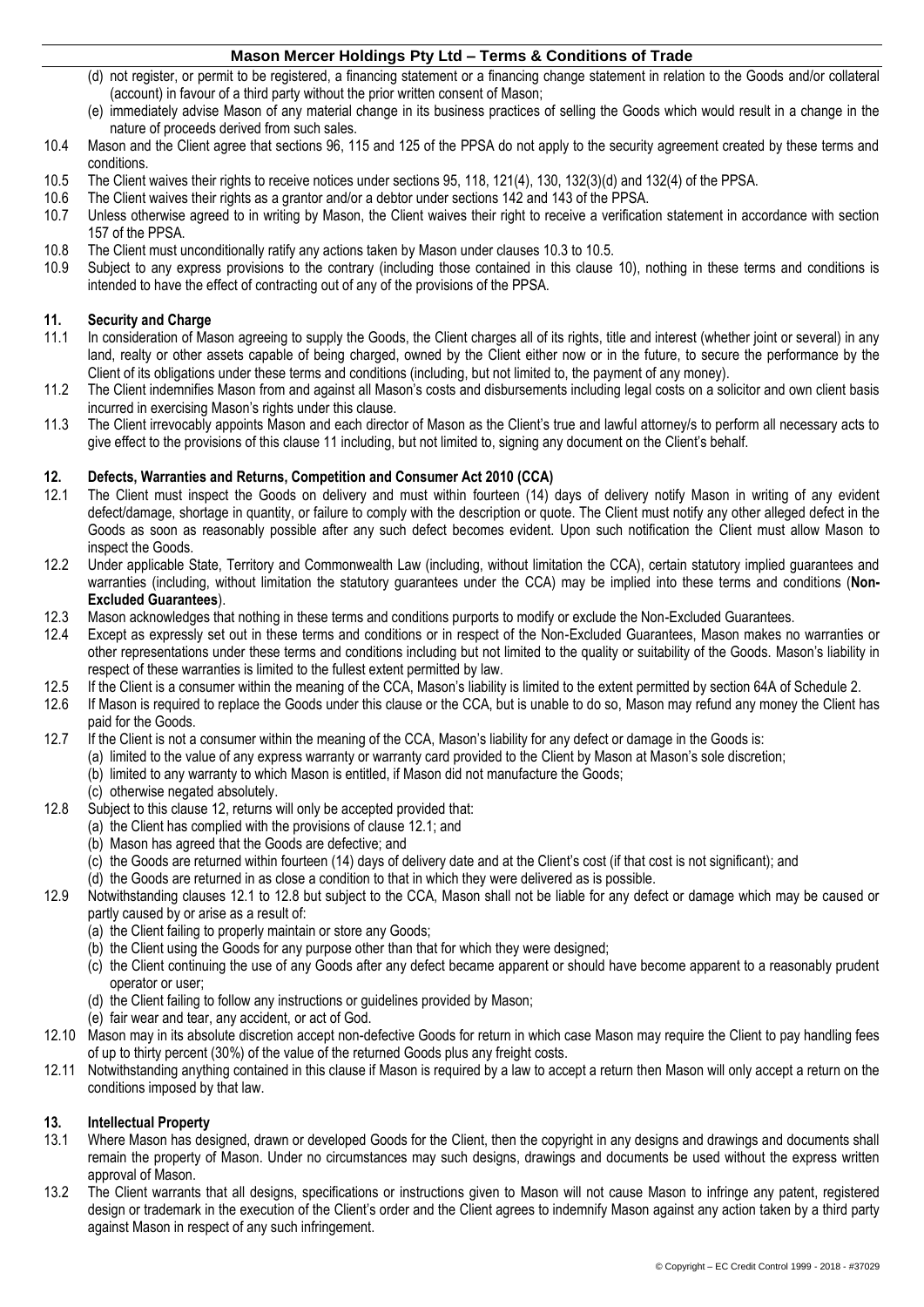13.3 The Client agrees that Mason may (at no cost) use for the purposes of marketing or entry into any competition, any documents, designs, drawings or Goods which Mason has created for the Client.

# <span id="page-3-0"></span>**14. Default and Consequences of Default**

- Interest on overdue invoices shall accrue daily from the date when payment becomes due, until the date of payment, at a rate of two and a half percent (2.5%) per calendar month (and at Mason's sole discretion such interest shall compound monthly at such a rate) after as well as before any judgment.
- 14.2 If the Client owes Mason any money the Client shall indemnify Mason from and against all costs and disbursements incurred by Mason in recovering the debt (including but not limited to internal administration fees, legal costs on a solicitor and own client basis, Mason's contract default fee, and bank dishonour fees).
- 14.3 Further to any other rights or remedies Mason may have under this contract, if a Client has made payment to Mason, and the transaction is subsequently reversed, the Client shall be liable for the amount of the reversed transaction, in addition to any further costs incurred by Mason under this clause [14](#page-3-0) where it can be proven that such reversal is found to be illegal, fraudulent or in contravention to the Client's obligations under this contract.
- 14.4 Without prejudice to Mason's other remedies at law Mason shall be entitled to cancel all or any part of any order of the Client which remains unfulfilled and all amounts owing to Mason shall, whether or not due for payment, become immediately payable if:
	- (a) any money payable to Mason becomes overdue, or in Mason's opinion the Client will be unable to make a payment when it falls due;
	- (b) the Client has exceeded any applicable credit limit provided by Mason;
	- (c) the Client becomes insolvent, convenes a meeting with its creditors or proposes or enters into an arrangement with creditors, or makes an assignment for the benefit of its creditors; or
	- (d) a receiver, manager, liquidator (provisional or otherwise) or similar person is appointed in respect of the Client or any asset of the Client.

### **15. Cancellation**

- 15.1 Without prejudice to any other remedies Mason may have, if at any time the Client is in breach of any obligation (including those relating to payment) under these terms and conditions Mason may suspend or terminate the supply of Goods to the Client. Mason will not be liable to the Client for any loss or damage the Client suffers because Mason has exercised its rights under this clause.
- 15.2 Mason may cancel any contract to which these terms and conditions apply or cancel delivery of Goods at any time before the Goods are delivered by giving written notice to the Client. On giving such notice Mason shall repay to the Client any money paid by the Client for the Goods. Mason shall not be liable for any loss or damage whatsoever arising from such cancellation.
- 15.3 In the event that the Client cancels delivery of Goods the Client shall be liable for any and all loss incurred (whether direct or indirect) by Mason as a direct result of the cancellation (including, but not limited to, any loss of profits).
- 15.4 Cancellation of orders for Goods made to the Client's specifications, or for non-stocklist items, will definitely not be accepted once production has commenced, or an order has been placed.

### **16. Privacy Act 1988**

- <span id="page-3-1"></span>16.1 The Client agrees for Mason to obtain from a credit reporting body (CRB) a credit report containing personal credit information (e.g. name, address, D.O.B, occupation, previous credit applications, credit history) about the Client in relation to credit provided by Mason.
- 16.2 The Client agrees that Mason may exchange information about the Client with those credit providers and with related body corporates for the following purposes:
	- (a) to assess an application by the Client; and/or
	- (b) to notify other credit providers of a default by the Client; and/or
	- (c) to exchange information with other credit providers as to the status of this credit account, where the Client is in default with other credit providers; and/or
	- (d) to assess the creditworthiness of the Client including the Client's repayment history in the preceding two (2) years.
- 16.3 The Client consents to Mason being given a consumer credit report to collect overdue payment on commercial credit.
- 16.4 The Client agrees that personal credit information provided may be used and retained by Mason for the following purposes (and for other agreed purposes or required by):
	- (a) the provision of Goods; and/or
	- (b) analysing, verifying and/or checking the Client's credit, payment and/or status in relation to the provision of Goods; and/or
	- (c) processing of any payment instructions, direct debit facilities and/or credit facilities requested by the Client; and/or
	- (d) enabling the collection of amounts outstanding in relation to the Goods.
- 16.5 Mason may give information about the Client to a CRB for the following purposes:
	- (a) to obtain a consumer credit report;
	- (b) allow the CRB to create or maintain a credit information file about the Client including credit history.
- 16.6 The information given to the CRB may include:
	- (a) personal information as outlined in [16.1](#page-3-1) above;
	- (b) name of the credit provider and that Mason is a current credit provider to the Client;
	- (c) whether the credit provider is a licensee;
	- (d) type of consumer credit;
	- (e) details concerning the Client's application for credit or commercial credit (e.g. date of commencement/termination of the credit account and the amount requested);
	- (f) advice of consumer credit defaults, overdue accounts, loan repayments or outstanding monies which are overdue by more than sixty (60) days and for which written notice for request of payment has been made and debt recovery action commenced or alternatively that the Client no longer has any overdue accounts and Mason has been paid or otherwise discharged and all details surrounding that discharge (e.g. dates of payments);
	- (g) information that, in the opinion of Mason, the Client has committed a serious credit infringement;
	- (h) advice that the amount of the Client's overdue payment is equal to or more than one hundred and fifty dollars (\$150).
- 16.7 The Client shall have the right to request (by e-mail) from Mason: